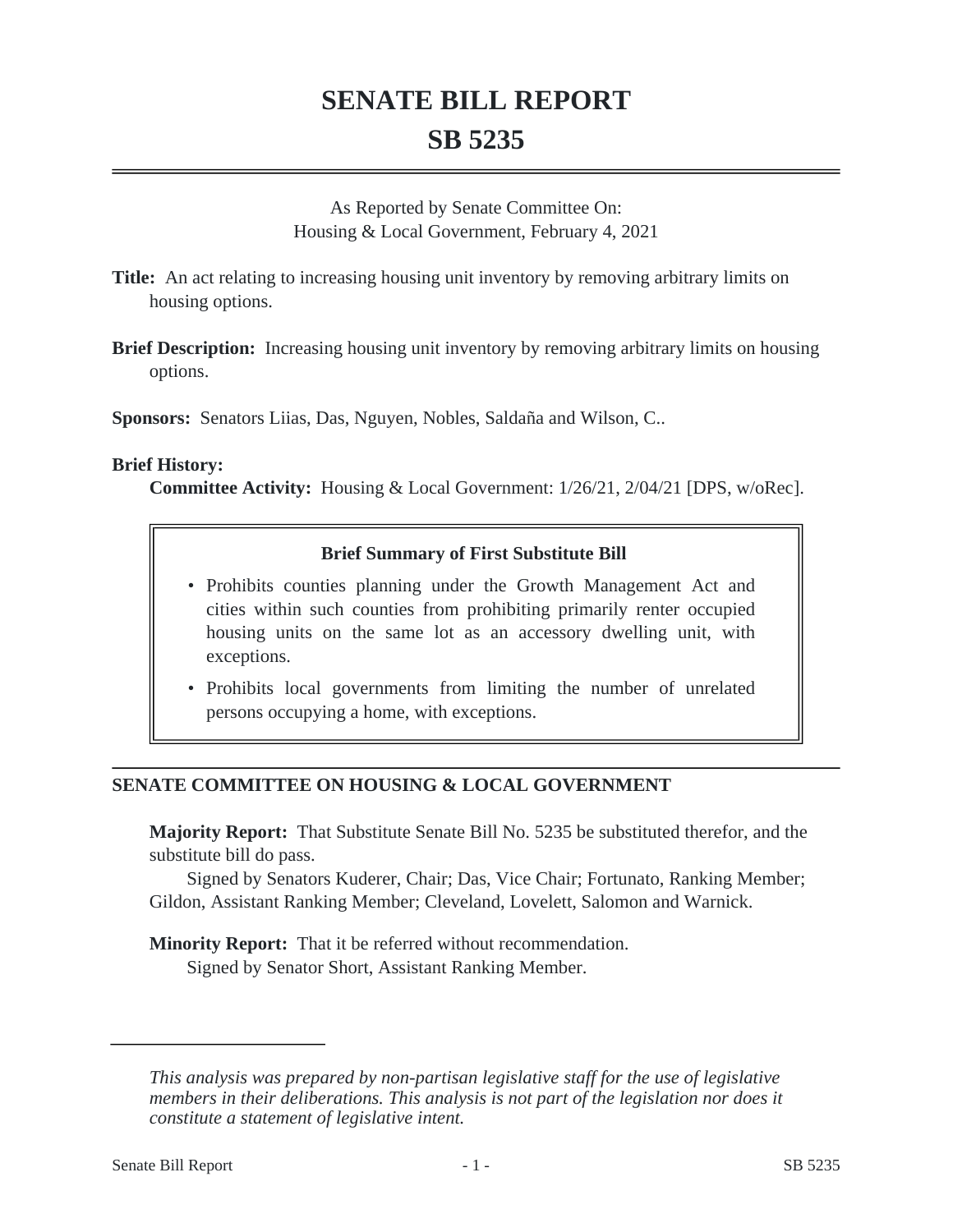**Staff:** Brandon Popovac (786-7465)

**Background:** Growth Management Act. The Growth Management Act (GMA) is the comprehensive land use planning framework for county and city governments in Washington. Enacted in 1990 and 1991, the GMA establishes numerous planning requirements for counties and cities obligated by mandate or choice to fully plan under the GMA and a reduced number of directives for all other counties and cities. Twenty-eight of Washington's 39 counties, and the cities within those counties, are planning jurisdictions.

Local Planning for Accessory Apartments. Local governments are required to have accessory apartments (ADUs) provisions incorporated in their development regulations, zoning regulations, or official controls. These provisions must be consistent with a 1993 report from the Department of Community, Trade, and Economic Development (CTED) that provided recommendations to the Legislature designed to encourage the development and placement of accessory apartments in areas zoned for single-family residential use. The CTED recommendations include standards and criteria regarding size, parking, design, and quantity of accessory apartments. However, local communities have some flexibility to adapt these recommendations to local needs and preferences. "Local government" means a county planning under the GMA, a city with a population of over 20,000, and a county with a population of over 125,000.

Accessory Dwelling Unit Regulation. In 2019, the Legislature encouraged fully planning cities to take an array of specified planning actions to increase residential building capacity. Specified planning actions relating to ADUs include authorizing attached and detached ADUs on all parcels containing single-family homes on lots of a certain size.

In 2020, the Legislature required any city within a county planning under the GMA, that has not adopted or substantively amended its ADU regulations within the previous four years, to adopt or amend ordinances, regulations, or other official controls that do not require the provision of off-street parking for ADUs within 0.25 mile of a major transit stop, with exceptions.

Unrelated Occupants. Many local ordinances make a distinction between what constitutes family and unrelated persons, usually with a limit on the total number of unrelated individuals when regulating residential uses in single or multi-family zones. A local jurisdiction can limit the number of unrelated individuals living together as long as it does not conflict with the Federal Fair Housing Act or any state laws regulating certain group living arrangements. For example, adult family homes are regulated under state law as residential homes in which persons provide personal care, special care, room, and board to qualifying persons. Adult family homes consist of at least one, but no more than six adults who are not related by blood or marriage to the persons providing services.

Some local ordinances set occupancy limits for short-term rentals, or, as defined in state statute with exceptions, any lodging use, that is not a hotel or motel or bed and breakfast, in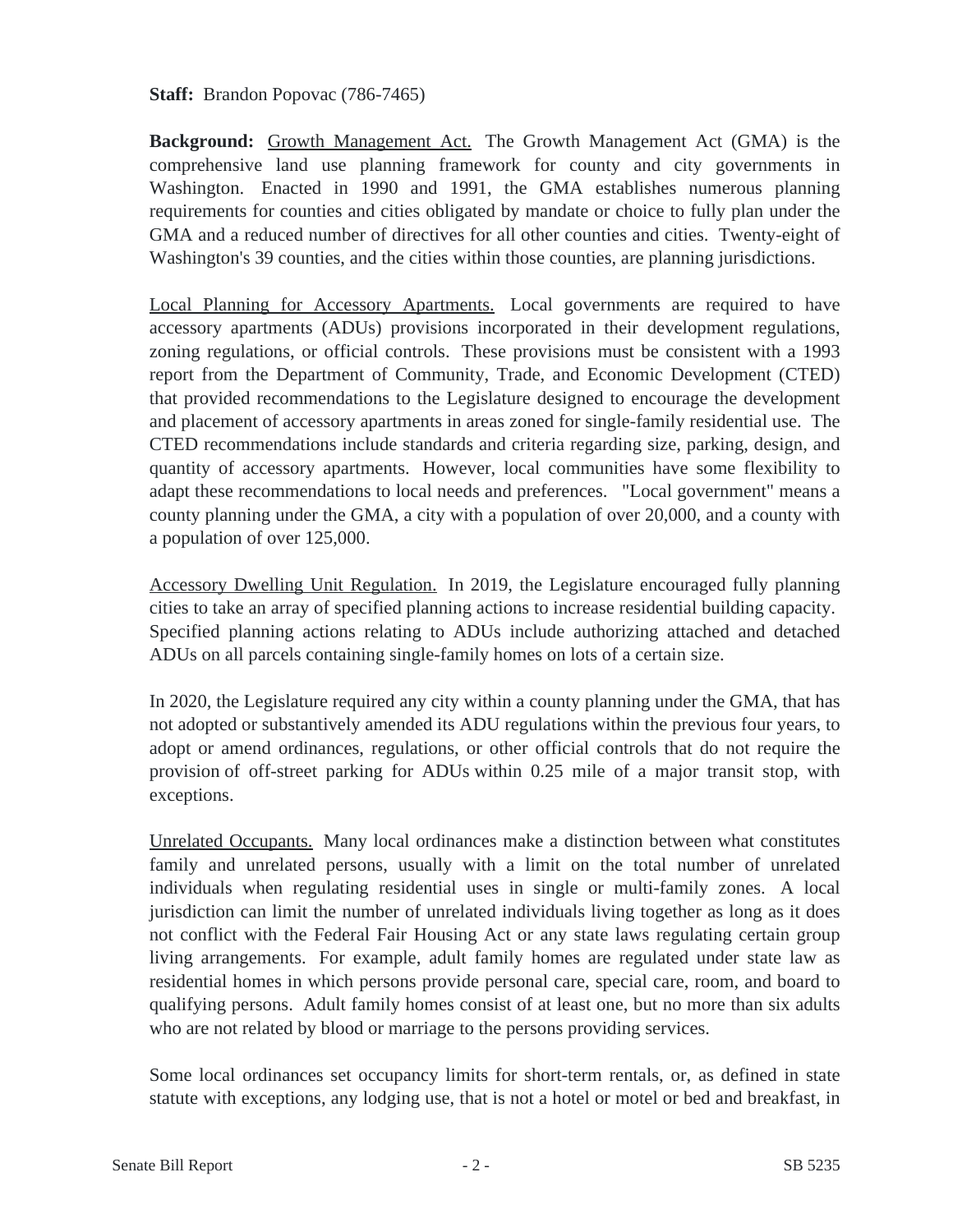which a dwelling unit, or portion thereof, is offered or provided to a guest by a short-term rental operator for a fee for fewer than 30 consecutive nights. Any short-term rental operator who offers a dwelling unit, or portion thereof, for short-term rental use must post the maximum occupancy limit for the unit in a conspicuous place.

There is a federal prohibition on limiting the number of related persons or family residing together pursuant to the United States Supreme Court case, *Moore v. City of East Cleveland* (1977).

**Summary of Bill (First Substitute):** Accessory Dwelling Unit Regulation. By July 1, 2022, any county planning under the GMA and any city within such county must adopt or amend ordinances, regulations, or other official controls that do not prohibit any housing unit on the same lot as an ADU from being primarily renter occupied, unless the owner of the lot owns more than five accessory dwelling units within the same city or county.

This exception for an owner who owns more than five accessory dwelling units within the same city or county does not apply to ADUs owned by a nonprofit entity.

By July 1, 2022, the new ADU requirement applies and takes effect in any GMA county or city that has not adopted or amended such regulations and supersede, preempt, and invalidate any conflicting local development regulations.

Unrelated Occupants. Cities, towns, code cities, and counties may not regulate or limit the number of unrelated persons that may occupy a household or dwelling unit except for any occupant limits on group living arrangements regulated under state law or on short-term rentals and any lawful limits on occupant load per square foot as established by applicable building code or city ordinance.

## **EFFECT OF CHANGES MADE BY HOUSING & LOCAL GOVERNMENT COMMITTEE (First Substitute):**

• Clarifies that any lawful limits on occupant load per square foot, as established by applicable building code or ordinance, are exceptions to the prohibition on regulating or limiting the number of unrelated persons occupying a household.

### **Appropriation:** None.

**Fiscal Note:** Available.

## **Creates Committee/Commission/Task Force that includes Legislative members:** No.

**Effective Date:** Ninety days after adjournment of session in which bill is passed.

**Staff Summary of Public Testimony on Original Bill:** *The committee recommended a*